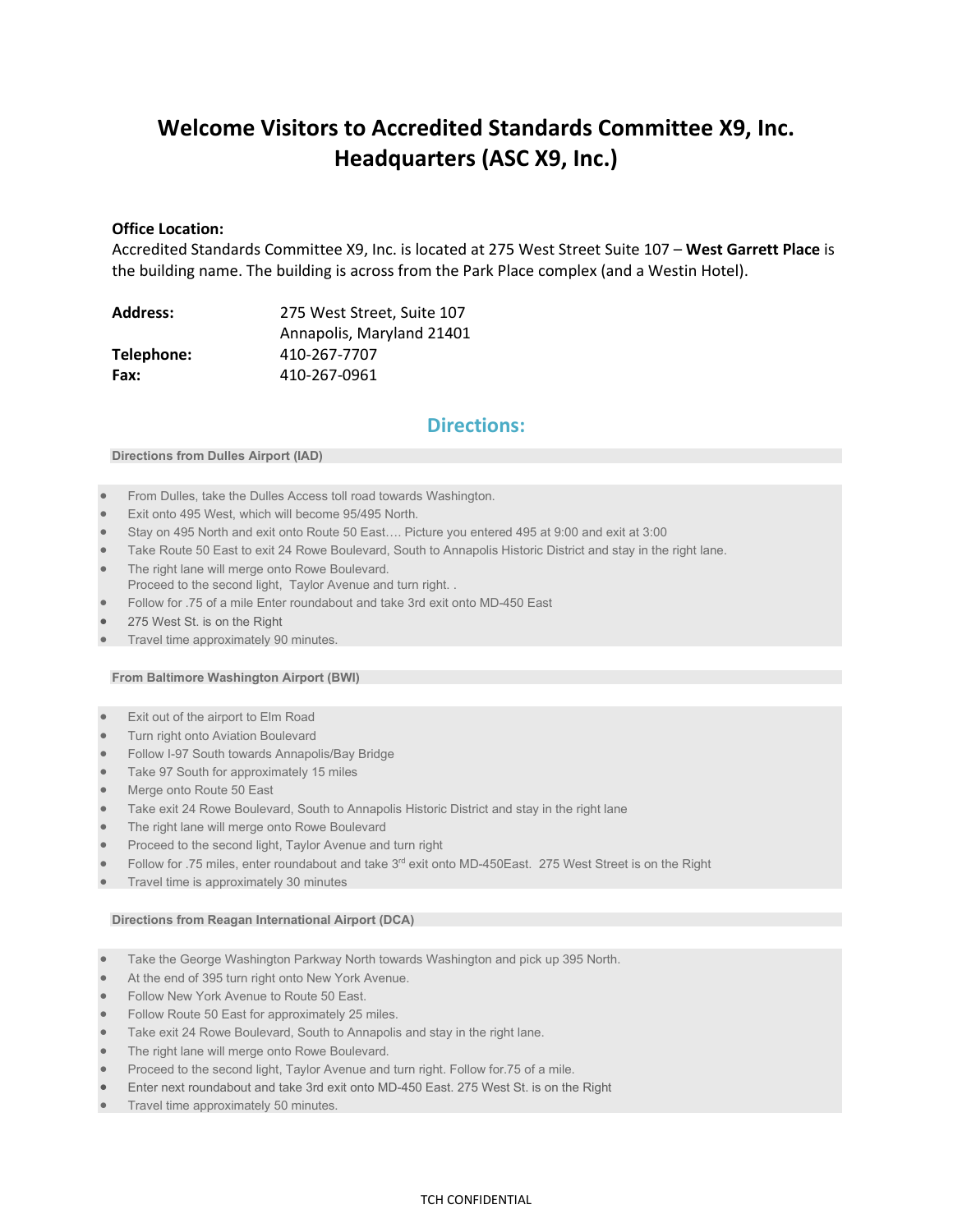## **Parking at 275 West Street**

Parking at 275 West Street is \$7.00 per day by credit card only no cash accepted. To enter the 275 West Street parking garage from West Street heading toward the city of Annapolis, turn right onto Amos Garrett Blvd. In approximately 300 ft., the garage entrance is on your left.



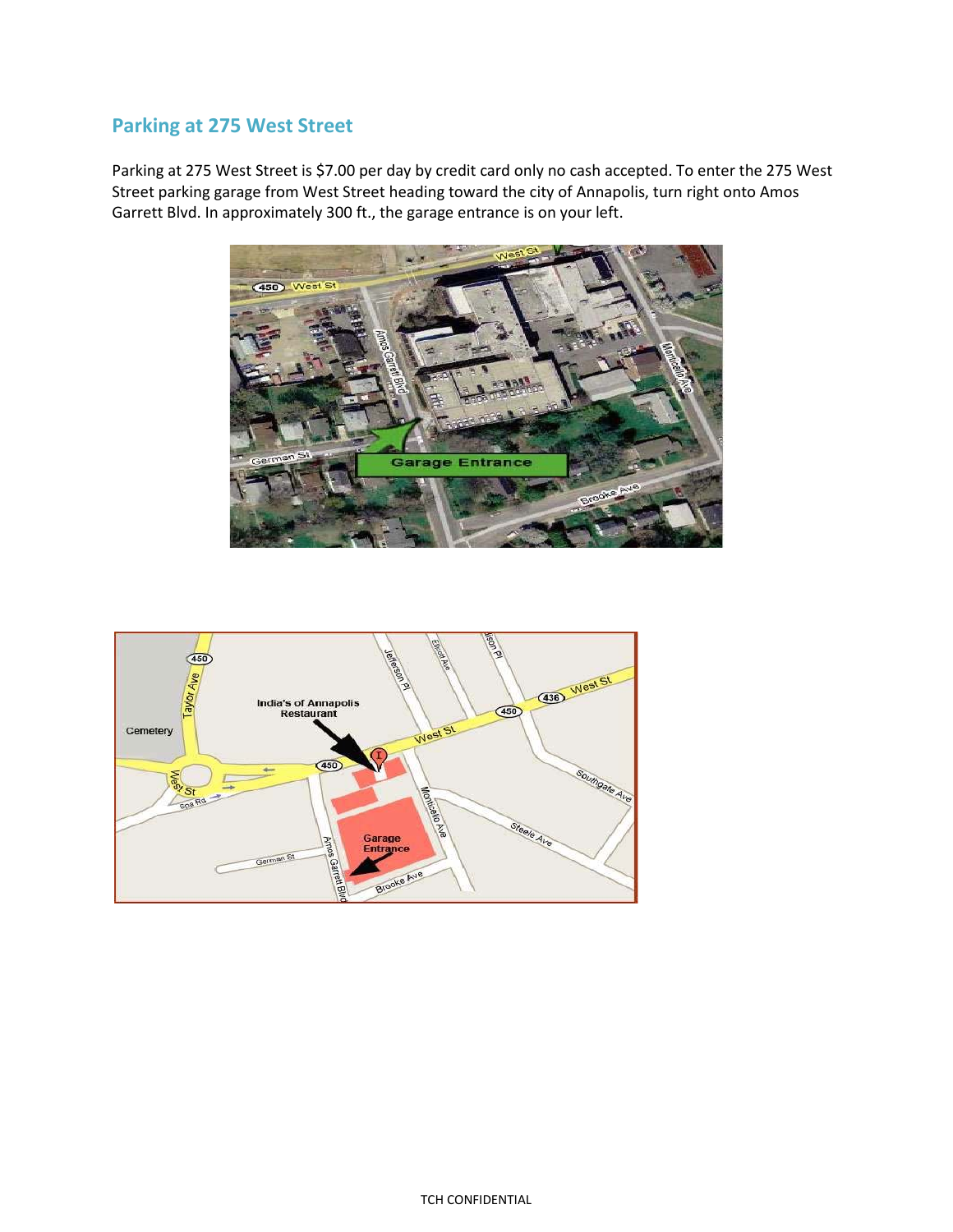# **TRANSPORTATION:**

# **Airports**

### **Baltimore Washington International Thurgood Marshall Airport (BWI)– 22 miles from Annapolis**

- Taxi from BWI approximately \$65/one way
- Super Shuttle 1-800-258-3826 approximately \$35/one way email [reservations@supershuttle.net](mailto:reservations@supershuttle.net) or call [\(800\) BLUE-VAN \(800-258-3826\)](tel:18002583826)
- Limos various range \$85/one way including tip go to **[www.rmalimo.com](http://www.rmalimo.com/) or call 410-519- 0000**

**Airlines**: Air Canada, Southwest/AirTran, British Airways, United, American, Continental, Delta, JetBlue, US Airways

### **Ronald Reagan Washington National Airport (DCA)– 35 miles from Annapolis**

- Super Shuttle approximately \$44/one way email [reservations@supershuttle.net](mailto:reservations@supershuttle.net) or call (800) BLUE-VAN [\(800-258-3826\)](tel:18002583826)
- Metro take the Yellow line at DCA to L'Enfant Plaza change to the Orange line to New Carrolton and take a taxi to Annapolis - \$50-\$60/one way
- Rent a car- 45 minute trip (non rush hour).

**Airlines:** AirTran, Air Canada, American, Alaskan Airlines, Continental, Delta, Frontier, JetBlue, Spirit, SunCountry, United, US Airways

#### **Dulles International Airport – 60 miles from Annapolis**

- Super Shuttle approximately \$70.00 one way allow 2 hours (traffic) email [reservations@supershuttle.net](mailto:reservations@supershuttle.net) or cal[l \(800\) BLUE-VAN \(800-258-3826\)](tel:18002583826)
- Limo various \$150.00/one way

**Airlines:** AerLingus, Aeroflot, AeroSur, Air France, AirTran, ANA, American Airlines, Austrian, Avianca, British Airways, Cayman Air, Continental, Delta, Ethiopian, Icelandair, JetBlue, KLM, Korean Air, Luftansa, Qatar Air, Saudi Arabian Airways, South African Airways, Southwest, SAS, TACA, Turkish, United, US Airways, Virgin American, Virgin Atlantic

## **Train travel to Annapolis**

Regional and Acela trains travel from various East Coast cities and arrive at either BWI Rail Station (preferred) or New Carrolton train station close to Rt. 50. Another option is Baltimore Penn Station however, it is a bit further.

From Union Station in Washington DC you would take **Metro** to either **New Carrollton or BWI Train Station** then a taxicab to Annapolis, or from Baltimore Penn Station you would need a cab or a Super Shuttle.